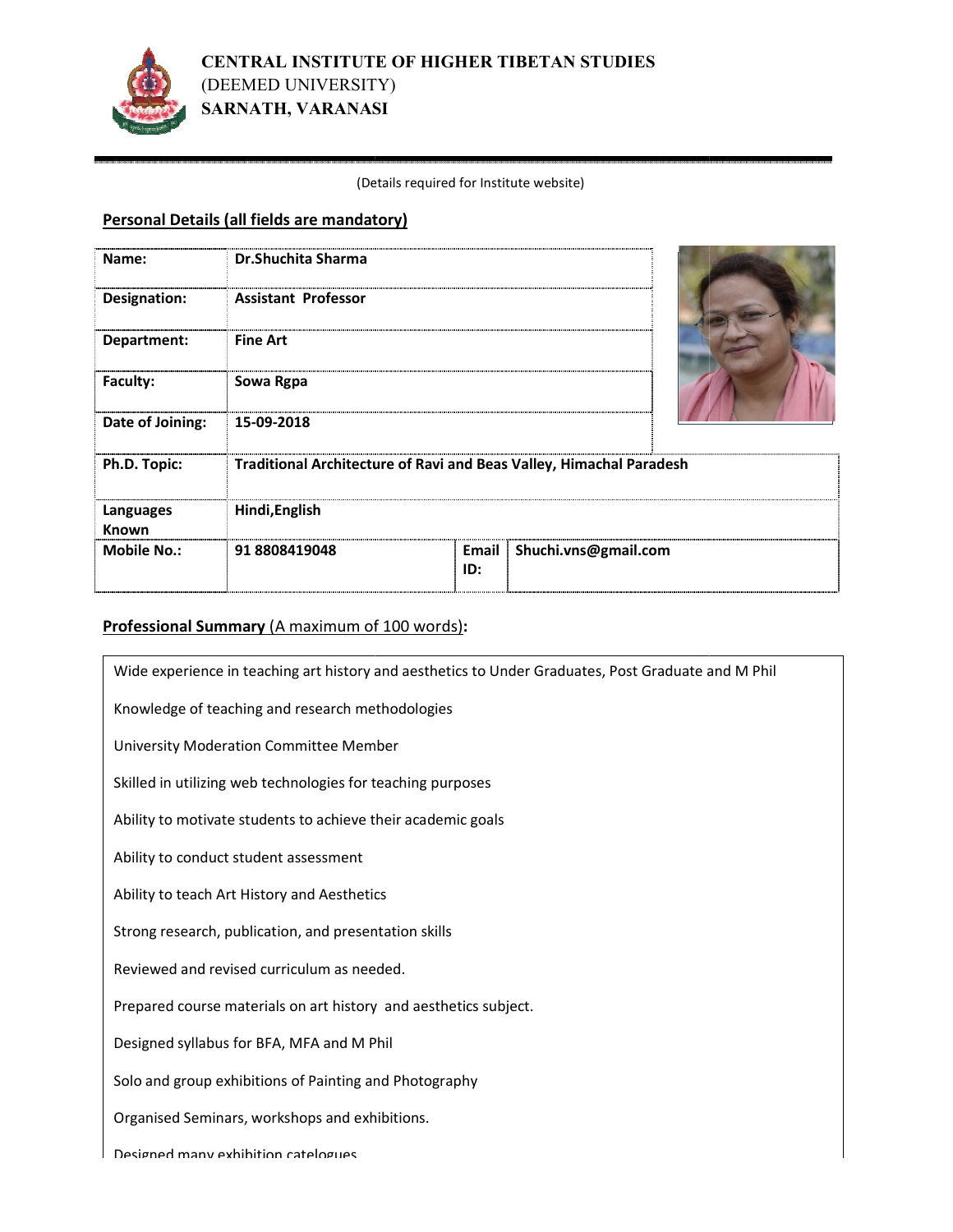### **Areas of Specialisation**

- Art History and aesthetics
- Western Himalayan Art and architecture
- Temple Architecture
- Digitisation of the Photographic Archive on Western Himalayan antiquities (Art and Architecture)

#### **Research Interests**

- Art and Architecture of Central Asia
- Buddhist Art and Architecture

# **Teaching Experience:**

- 2002-2005- Teaching Art History and Aesthetics in BFA, MG Kashi Vidyapith, Varanasi.
- 2006-2008- Teaching Art History and Aesthetics in BFA and Research Methodology in

M.Phil, M G Kashi Vidyapith, NTPC South Campus and Varanasi.

• 2008-14th September 2018 Teaching Art History and Aesthetics in CIHTS Sarnath, Varanasi.

### **Research Projects, On-going/ Completed:**

Completed guiding 2 M Phil Dissertations

# **Publications:**

**Book-**Temple Architecture of Ravi and Beas Valley in the Western Himalayas Sandeep

Prakashan, New Delhi.

#### **Research Paper**-

- 1. Samkalin Bhartiya Kala main Kalpana evam Fantasi (Hindi),Indo-Indian, Journal of Social Sciences Researches,Vol.1-May 2008.
- 2. Pagoda Mandir: Vastushaili (Hindi), Shodh Nidhi, Quaterly Research Journal, Indore, 2009.
- 3. Woodcarving of Shakti Devi Temple, Chhatradi, Himachal Pradesh, ,International Journal Of Visual Arts, IJVASC, Vol. 13, Number 13, 2010.
- 4. Bauddh Mandir Rangriktse, Manviki, A Research Journal, Faculty of Humanities, MGKVP, 2014.
- 5. Alchi: The Buddhist heritage of Ladakh, Indian journal of Integrated Research and Analysis, ISSN 2456-2181,July 2016
- **6.** Architectural Tradition in Himachal Pradesh,Samskriti Sandhana, Referred Journal,Vol.XXX No.2., July December 2017 **Editor**
- 1. Idgah (illustrated Book), Varanasi, 2013.